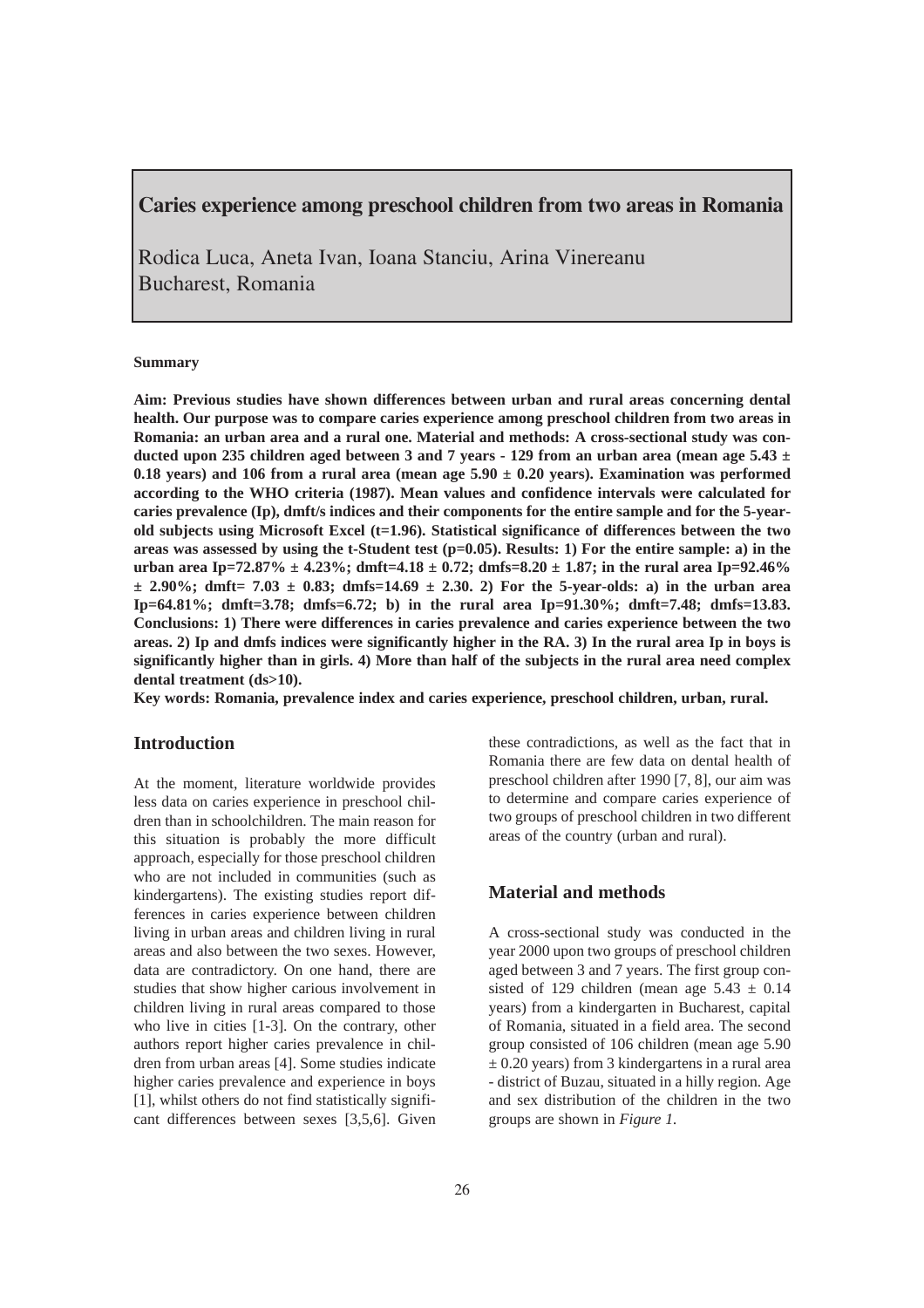

**Figure 1. Age and sex distribution of subjects**





In both areas fluoride concentration in drinking water is below cario-protective level. The subjects were examined in kindergarten by two dentists, in natural light, using the regular instruments (dental probe and mirror) and observing the WHO recommendations (1987) [9]. A clinical record containing the date of examination, patient's personal data and dental status were performed for each subject. Mean

values and confidence intervals  $(t=1.96)$  for caries prevalence (Ip), dmft/s indices and their components (d,m,f) were calculated both for the entire sample and for the 5-year-old subjects. Data analysis was performed using Windows Excel and Access softwares. Statistical significance of differences between the two areas (urban and rural) was assessed by using the t-Student test  $(p=0.05)$ .

### **Results**

#### *1) For the entire sample*

*a) Caries prevalence.* Prevalence index (Ip) and sex distribution of Ip are given in *Figure 2.* 

**Figure 2. a) Caries prevalence index (Ip). b) Sex distribution of Ip. (SS=statistically significant; NS=non-statistically significant)** 





NS between A&B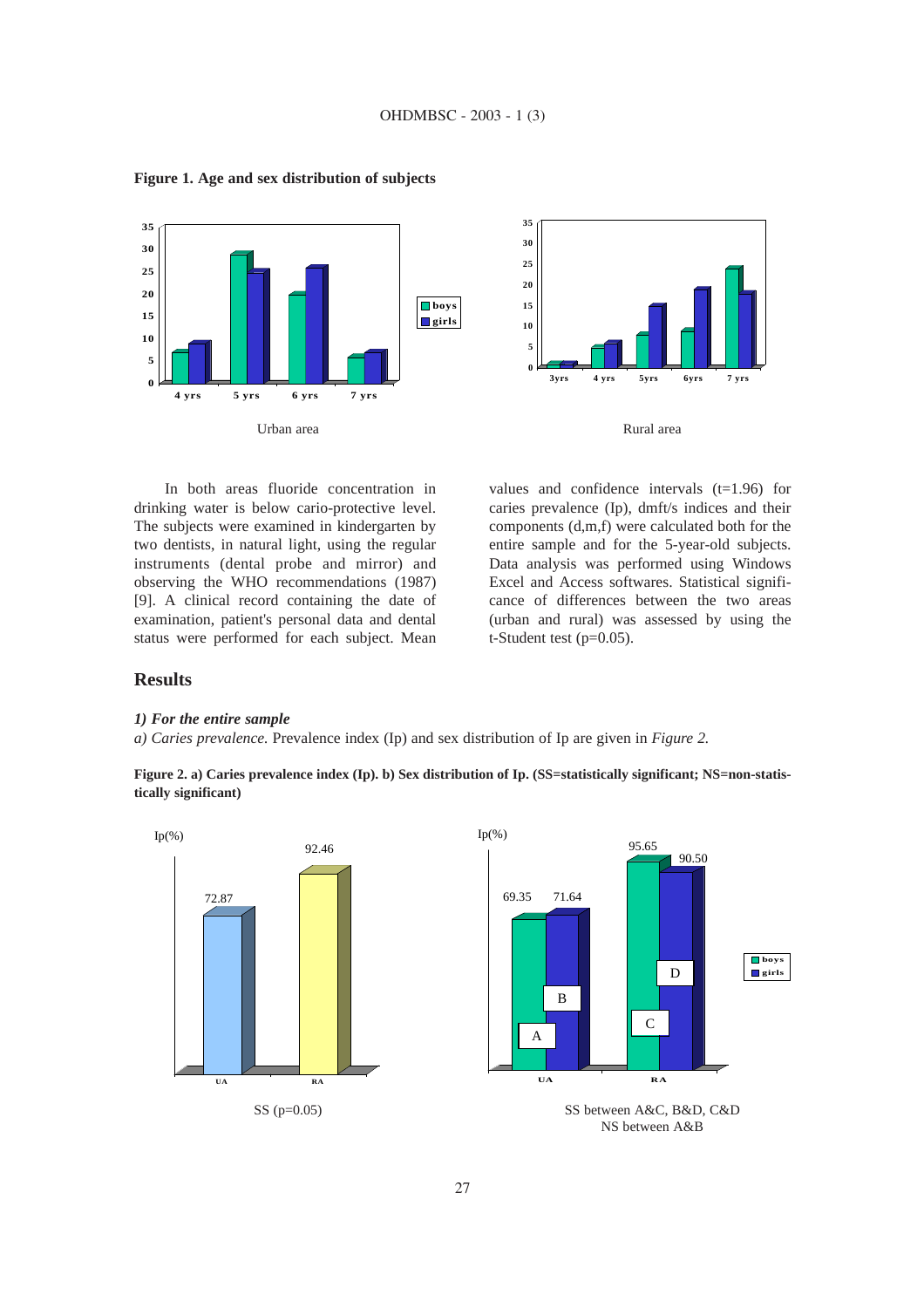Ip is  $72.87 \pm 4.23\%$  for the urban area (UA) and 92.46  $\pm$  2.90% for the rural one (RA). Sex distribution of Ip shows statistically significant lower values for the UA. Thus, Ip in girls is 71.64% in UA and 90.50% in RA. In boys, Ip is 69.35% in UA and 95.65% in RA. Although Ip in UA is higher in girls than in boys, the difference is not statistically significant. In exchange, boys in RA have a statistically significant higher

Ip than girls in the same group.

*b) Caries experience.* Caries experience was evaluated by calculating mean values of dmft and dmfs for both groups. In UA dmft is  $4.18 \pm$ 0.78 and dmfs is  $8.20 \pm 1.87$ . In RA dmft is 7.03  $\pm$  0.83 and dmfs is 14.69  $\pm$  2.30 *(Figure 3)*.

### **Figure 3. Caries experience indices for the entire sample**





Although both indices have different values for the two areas, differences are statistically significant (SS) only for dmfs, which is higher in the RA.

Caries experience indices and their components for the two areas are given in *Table 1.* 

**Table 1.** Caries experience indices and their components for entire sample (confidence interval of mean values in brackets)

| <b>Caries index</b> |        |        |        |        |        |        |        |        |
|---------------------|--------|--------|--------|--------|--------|--------|--------|--------|
| <b>Areas</b>        | dt     | mt     |        | dmft   | ds     | ms     | ts     | dmfs   |
| Urban               | 4.12   | 0.00   | 0.06   | 4.18   | 8.10   | 0.00   | 0.10   | 8.20   |
|                     | [0.72] | [0.00] | [0.06] | [0.72] | 1.841  | [0.00] | [0.13] | [1.86] |
| Rural               | 6.94   | 0.08   | 0.00   | 7.03   | 14.24  | 0.45   | 0.00   | 14.69  |
|                     | [1.30] | [0.06] | [0.00] | [1.32] | [2.68] | [0.45] | [0.00] | [2.77] |

Figures show that caries experience indices are mostly given by their "d" components in both areas.

The subjects' distribution by number of decayed tooth surfaces was done in order to assess the degree of carious involvement *(Table 2).*

**Table 2.** Subjects' distribution by number of decayed surfaces (% of total number of subjects)

| $\cdot$  |                   | $\overline{ }$ |
|----------|-------------------|----------------|
| ds       | Urban area $(\%)$ | Rural area (%) |
|          | 31.01             | 7.54           |
| 1-5      | 24.03             | 17.92          |
| $6 - 10$ | 17.05             | 16.98          |
| >10      | 27.13             | 57.55          |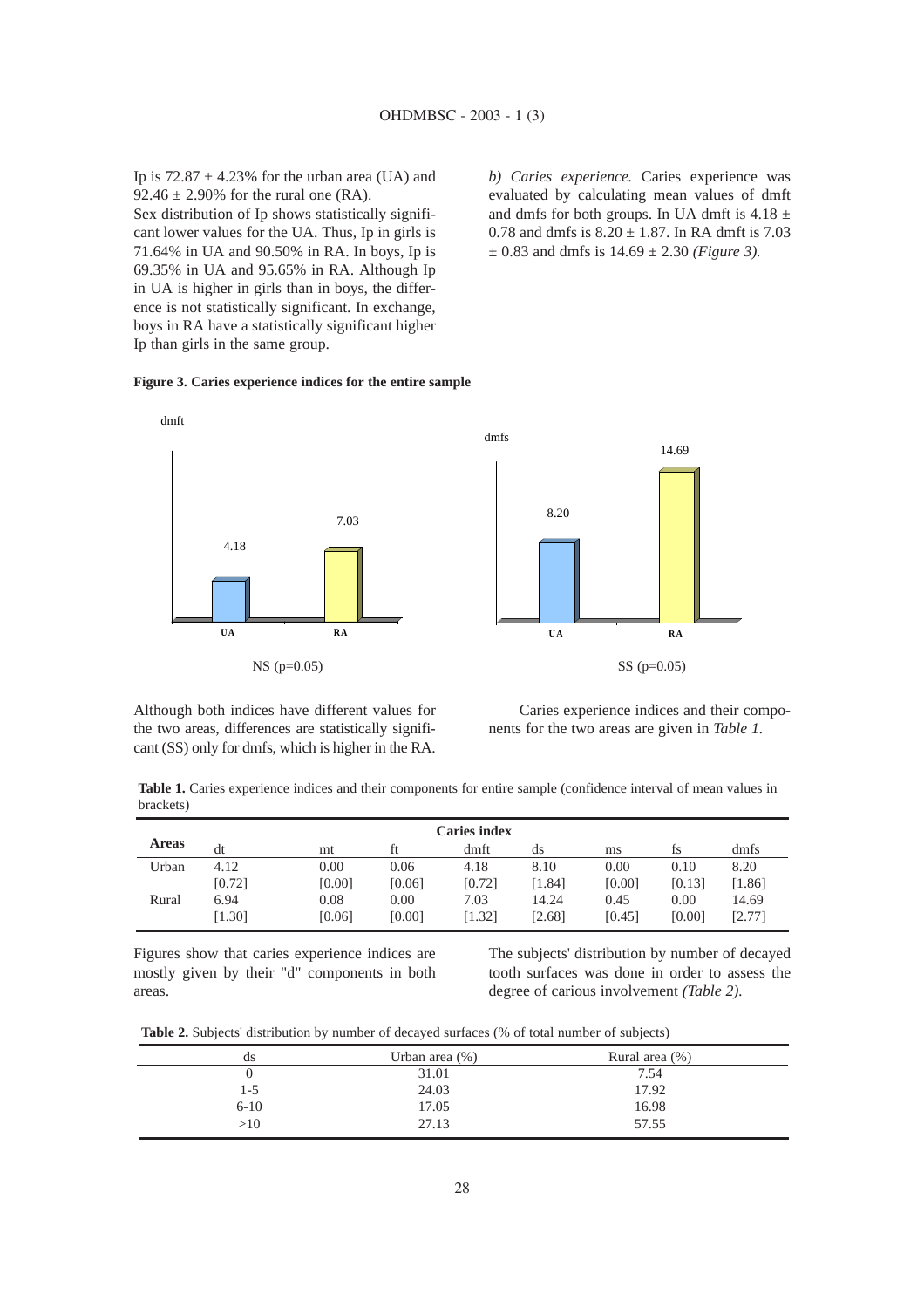It can be seen that 31.01% of the children in UA and 31.01% of the ones in RA are caries free. More than half of the children in RA have more than 10 decayed dental surfaces and therefore need complex dental treatment. Differences of dmft/s indices between sexes in children of the same area are not statistically significant, but caries experience is higher for boys and girls in RA *(Figure 4).*

### **Figure 4. Sex distribution of caries experience indices for the entire sample**





Ip and dmft/s values are given in *Figure 5* and *Table 3* respectively and show statistically significant differences between the two areas for all indices (higher values in RA).

C

15.35

D

14.18

## **Figure 5. Caries experience of the 5-years-old children of the entire sample**

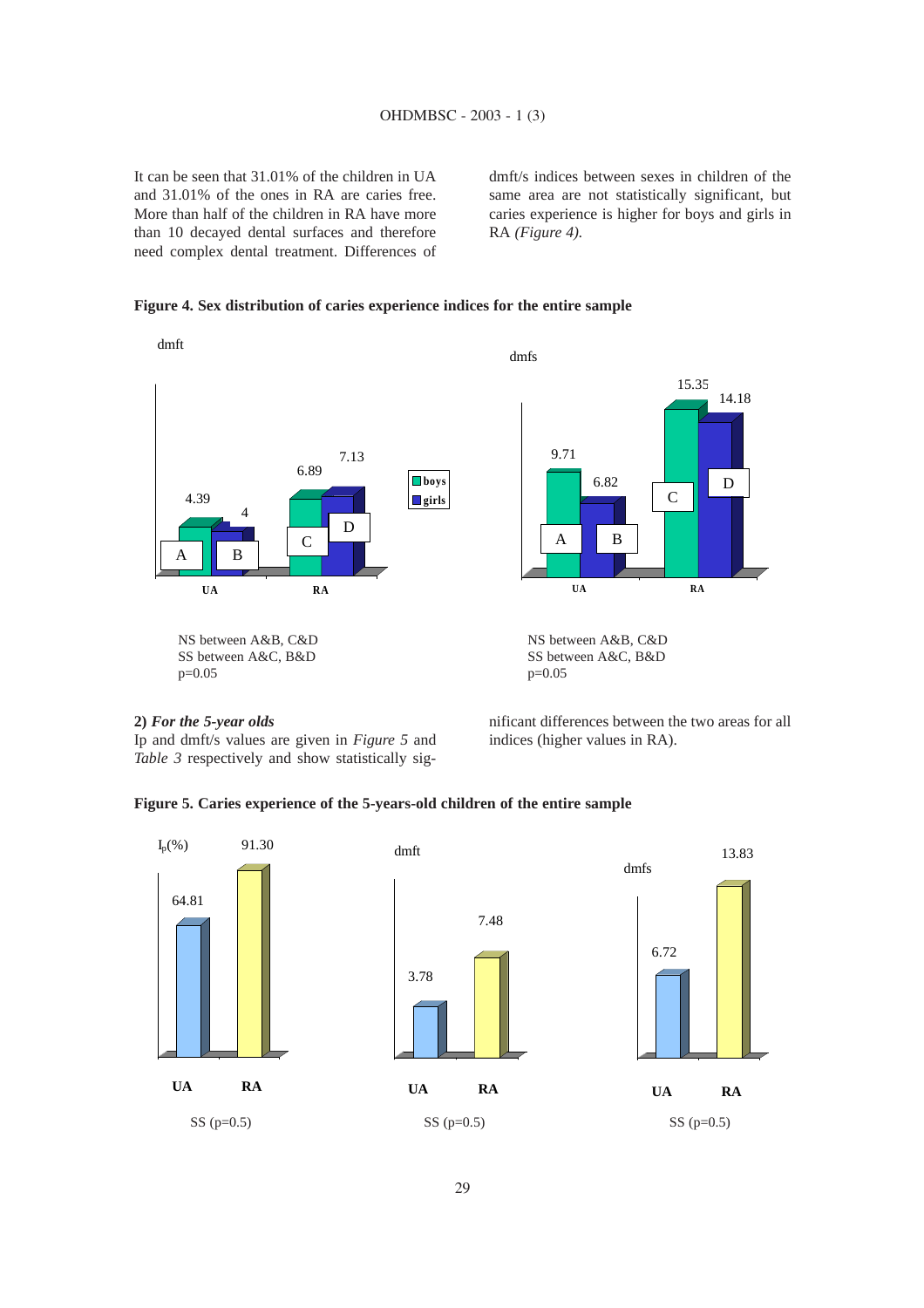| <b>Caries index</b> |          |        |        |        |        |        |        |        |
|---------------------|----------|--------|--------|--------|--------|--------|--------|--------|
| <b>Areas</b>        | dt       | mt     |        | dmft   | ds     | ms     | İS     | dmfs   |
| Urban               | 3.78     | 0.00   | 0.00   | 3.78   | 6.72   | 0.00   | 0.00   | 6.72   |
|                     | $[1.07]$ | [0.00] | [0.00] | [1.07] | [2.44] | [0.00] | [0.00] | [2.44] |
| Rural               | 7.35     | 0.13   | 0.00   | 7.48   | 13.00  | 0.83   | 0.00   | 13.83  |
|                     | [3.00]   | [0.05] | [0.00] | [3.05] | [5.31] | [0.33] | [0.00] | [5.65] |

**Table 3.** Caries experience indices and their components in 5-years-old subjects (confidence interval of mean values in brackets)

The reason why sex distribution of caries experience was not done is that the number of 5 yearold children in the RA sample was not large enough to avoid errors.

#### **Discussion**

The results show differences in carious involvement level between preschool children in the two areas. *Caries prevalence* is high for both groups, but Ip is, statistically, significantly higher in RA (p=0.05). The higher values we found for Ip in RA are consistent with the results reported by Hescot and Roland (1994), Piper and al. (1999), Szöke and Petersen (2000). As concerns sex distribution of Ip, the situation is different for the two areas: in UA Ip is slightly higher in girls than in boys (non-statistically significant), whilst in RA boys are significantly more affected by tooth decay (p=0.05). In this respect, our results are only in part consistent with the ones reported by other authors  $[1, 3, 5, 6]$ .

*Caries experience* indices have higher values in RA compared to UA, but differences are statistically significant only for dmfs (p=0.05). In both areas dmft/s indices are mostly given by the "dt" (decayed tooth) and respectively "ds" (decayed

surface) components. The same finding is also reported by most of the studies on caries experience conducted in the EU countries, as well as in other parts of the world [5, 6, 10-12]. Values for the "f" components (filled teeth/surfaces) are very low: ft=0.06, fs=0.12 for UA and ft=0, fs=0 for RA, showing little concern of the families for having their children's teeth treated and a low level of dental health education. Sex distribution of caries experience indices show non-statistically significant differences between sexes in both areas.

Carious involvement is severe in both areas: about 1/4 of the subjects in UA and more than half of those in RA have more than 10 decayed dental surfaces, whilst only 1/3 of the children in UA and 1/10 of the ones in RA have sound dentition. The low number of caries free children in both groups, but especially in the RA group, point out the need for applying systematic preventive means beginning with very early ages.

The values we found for Ip and dmft/s indices are relatively high as compared to the ones reported for countries where preventive programs have been implemented and applied for a long time [10].

*Table 4* compares the Ip and dmft/s values we obtained in the present study for the 5 years old subjects to previous data in literature.

**Table 4.** Literature data on caries prevalence and caries experience in 5 years old children

| Year        | Country-Area    | Ip $(\% )$ | dmft                     | dmfs                     |
|-------------|-----------------|------------|--------------------------|--------------------------|
| 1994        | Germany - Urban | 62.50      | 2.99                     | 6.06                     |
| 1998        | Italy - Urban   | 52.00      | 2.81                     | 7.22                     |
| <b>2000</b> | Romania - Urban | 64.81      | 3.78                     | 6.72                     |
| 1993        | China - Rural   | 93.00      | $\overline{\phantom{a}}$ | 15.00                    |
| 1997        | Mexico - Rural  | 75.00      | 4.08                     | $\overline{\phantom{0}}$ |
| 2000        | Romania - Rural | 91.30      | 7.48                     | 13.83                    |
|             |                 |            |                          |                          |

Comparing our data for the 5 years olds sample to similar previous studies conducted in former socialist countries, our results are close to the ones

reported in Hungary for 5-6 years old children. Thus, Szöke and Petersen (2000) report for the city of Budapest an Ip of 64% and a percentage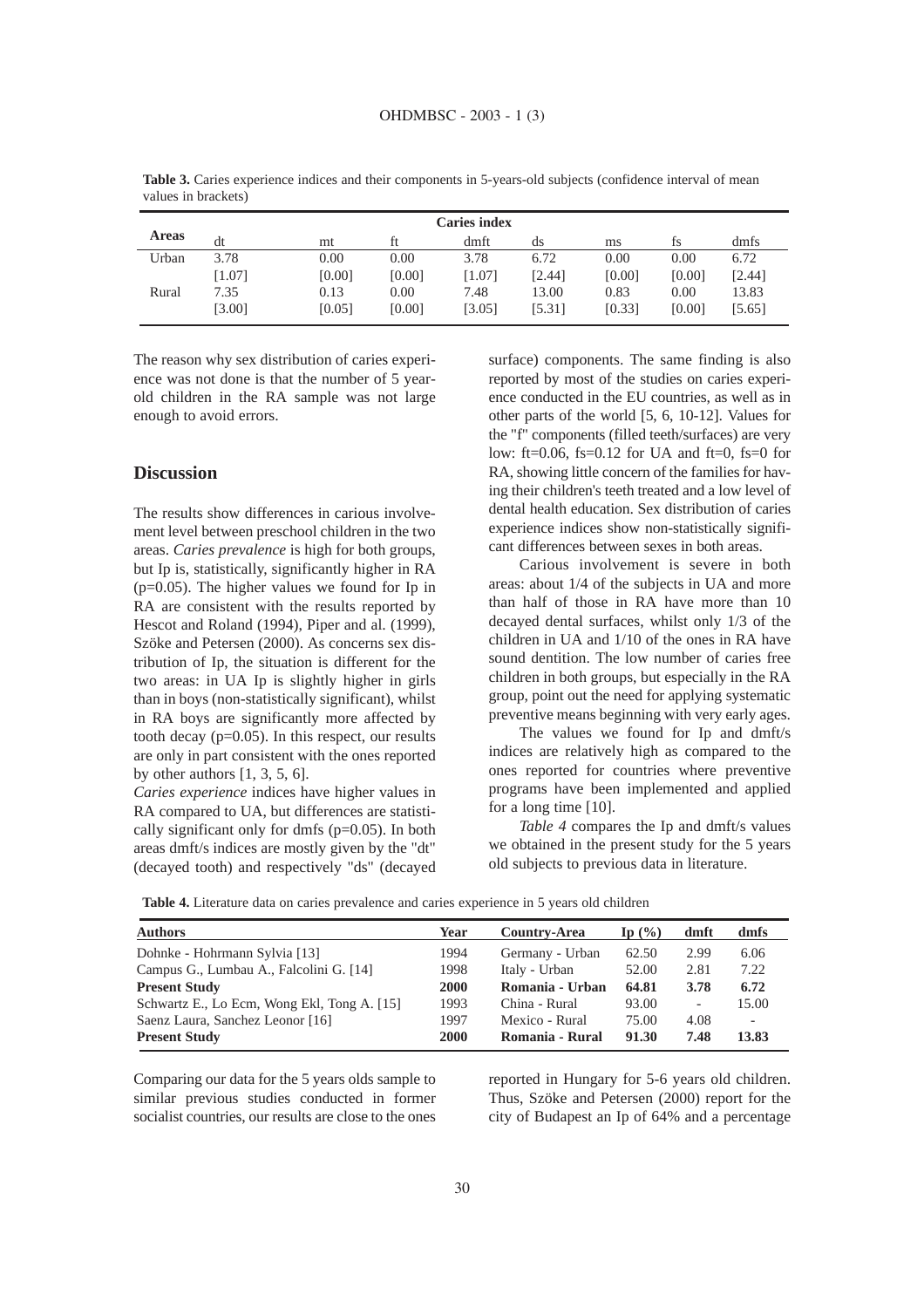of 36% caries free subjects. For rural areas, the same authors report percentages of caries free children varying from 4% (Tét) to 36% (Bóly) [3].

The results of the present study are due both to the lack of a national program for monitoring dental health of preschool children and to the relatively low parents' concern about the dental health of their own children, who are most commonly brought to the dentist's only in emergency situations. The higher caries involvement in the rural area can be explained by the fact that for these children the access to both media education means and dental care is more difficult than for those living in urban areas.

#### **Conclusions**

The present study points out differences in caries prevalence and caries experience between

#### **References**

1. Hescot P., Roland E. Dental Health in France 1993. DMF score for 6-, 9- and 12-year-olds. Publication of the French Union for Oral Health. Paris, 1994: 10-92.

2. Pieper K., Hieke A., Willen T. Caries prevalence and treatment needs of 6-year-old children in Western Samoa. *International Journal of Paediatric Dentistry,* 1999, **9**, Suppl. 1: 11.

3. Szöke J., Petersen Pe. Evidence for dental caries decline among children in an East European country (Hungary). *Community Dent Oral Epidemiol,* 2000, **28**: 155-160.

4. Fallan M. Child Dental Health in the East Sepik Area of Papua New Guinea. XVI Congress of the International Association of Pediatric Dentistry. Book of Abstracts. Buenos Aires, Argentina, September 17-20, 1997. Abstract Orals 33.

5. Wei Shy, Holm A-K., Tong Lsm, Yven Swh. Dental caries prevalence and related factors in 5 year-old children in Hong Kong. *Pediatr Dent,* 1993, **15**(2): 116-119.

6. Todd R.V., Durward C.S., Chot C., So P.K., Im P. The dental caries experience, oral hygiene and dietary practices of preschool children of factory workers in Phnom Penh, Cambodia. *International Journal of Paediatric Dentistry,* 1994, **4**(3): 173-178.

the two areas taken into account (rural and urban). Ip and dmfs indices are significantly higher in the rural area. In the rural area, Ip in boys is significantly higher than in girls. More than half of the subjects in the rural area and about ¼ of the ones in the urban area need complex dental treatment (ds>10). These findings stress the need for national as well as regional dental health education programs involving both children and their caretakers. Kindergarten and primary school have great potential for influencing oral health behavior of children. Therefore, community-based oral health promotion programs are likely to be effective in improving dental health in preschool children from both rural and urban areas, provided that they are designed to take into account, beside dental reasons, both socio-economic and cultural factors.

7. Cocîrla E., Pop V., Chis M. Statusul odontal la un lot de prescolari din Cluj-Napoca. *Stomatologia* (Buc.), 1993, **XXXX** (1-2): 65-67.

8. Dorobat V., Maxim A., Balan A., Cura E., Zegan G., Pasareanu M., Valenciuc L., Stelea L., Prisecaru-Rados N. Oral diseases of preschool children: epidemiology and preventive measures. Congresul II al Stomatologilor. Teze. Chisinau. 1994: 166.

9. World Health Organization. Oral Health Surveys - Basic Methods. Third edition. Geneva: WHO, 1987.

10. Bolin A.K., Bolin A., Koch G. Children's dental health in Europe: caries experience of 5 and 12 year-old children from EU countries. *International Journal of Paediatric Dentistry,* 1996, **6**: 155-162.

11. Downer M.C. The 1993 national survey of children's dental health. *Br Dent J,* 1995, **178**: 407-412.

12. Raadal M., Amarante E.C., Espelid I. Prevalence, severity and distribution of caries in 5-year-old children. XVI Congress of the International Association of Pediatric Dentistry. Book of Abstracts. Buenos Aires, Argentina, September 17-20, 1997. Poster 29.

13. Dohnke-Hohrmann S. Status of Dental Health and Treatment Need of Children at the Age 5 and 12 years in Germany. 15th Congress of the International Association of Pediatric